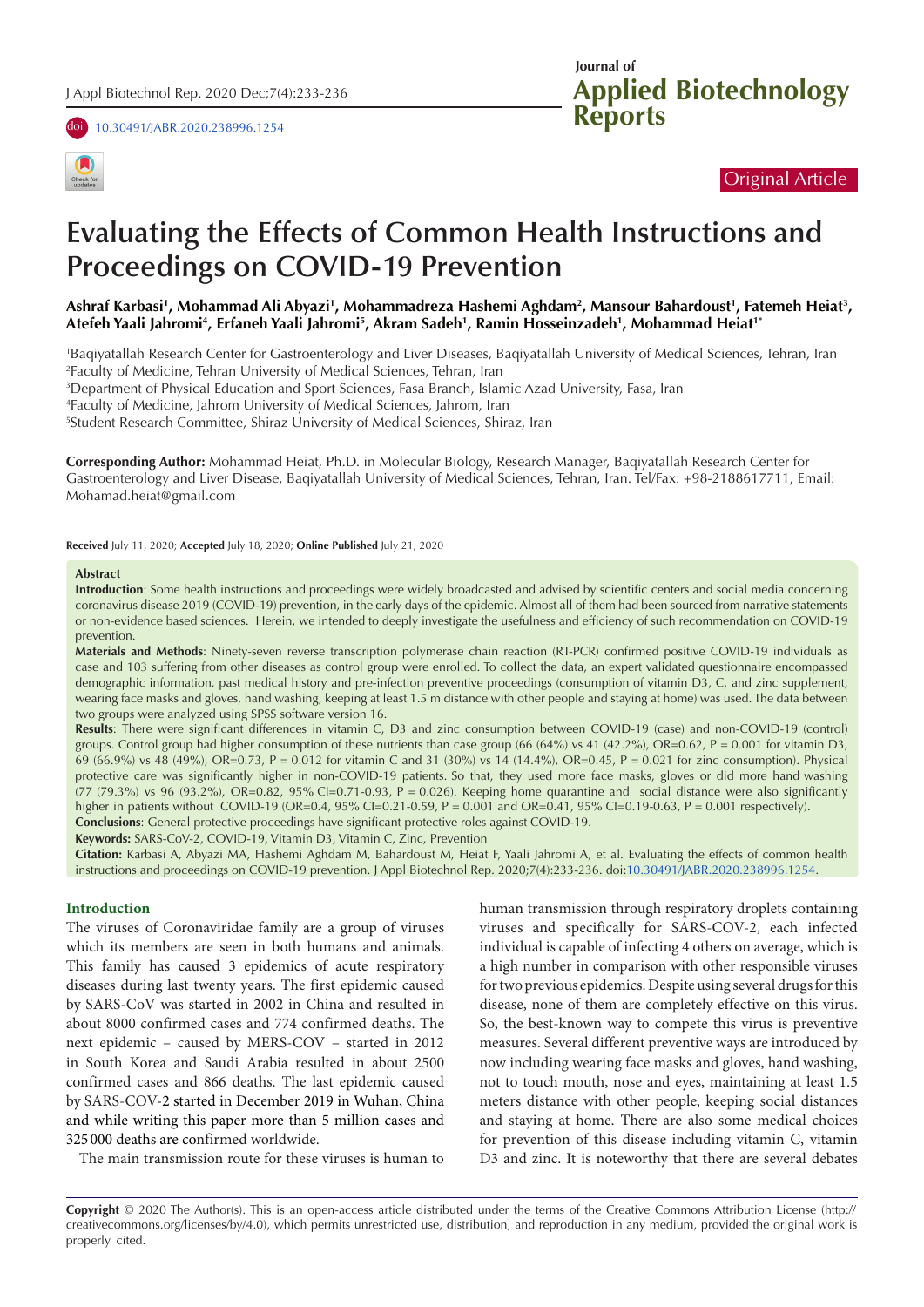on using vitamin C, D3 and zinc as preventive measures and although some researches give no preventive importance to these medications, there are evidences that support using these medications as preventive tools. Liang et al and Petric found that vitamin D3 and E increase body's resistance against viral respiratory diseases in patients with underlying diseases such as hypertension, diabetes and cardiovascular diseases.<sup>1,2</sup> Another study by Zhang et al showed that using vitamin C and D3 in COVID-19 patients improve the prognosis of these patients.<sup>3</sup>

This primary research is aimed to assess the preventive importance of vitamin C, D3, Zinc and physical protective care (including wearing face masks, gloves and handwashing, not to touch mouth, nose and eyes), maintaining at least 1.5 m distance with other people ( keeping social distances) and staying at home.

## **Materials and Methods**

This is a case-control study designed to assess the preventive effects of commonly recommended measures which are thought to be preventive against COVID-19. This study was designed and performed in Baqiyatallah hospital, Baqiyatallah University of Medical Sciences, Tehran, Iran. Case group was the confirmed COVID-19 patients referred to and hospitalized in Baqiyatallah hospital from May 2020 to June 2020. Diagnosis of the disease was confirmed by a positive reverse transcription polymerase chain reaction (RT-PCR) test for SARC-COV-2. Control group for this study was selected from the non-COVID-19 patients hospitalized in other wards of the hospital. Case and control groups were matched for basic variables ([Table 1\)](#page-1-0) and patients with confounding comorbidities were excluded in order to control

<span id="page-1-0"></span>**Table 1.** Basic Variables and Comparison of Them Between Case and Control Group

|                 |                   | P Value              |
|-----------------|-------------------|----------------------|
|                 |                   |                      |
| $48.4 \pm 16.3$ | $46.27 \pm 15.9$  | 0.11                 |
|                 |                   | 0.44                 |
| 50 (51.5%)      | 55 (53.3%)        |                      |
| 47(48.5)        | 48 (46.7%)        |                      |
|                 |                   | 0.33                 |
| 86 (88.7%)      | 81 (78.6%)        |                      |
| $11(11.3\%)$    | 22 (21.4%)        |                      |
|                 |                   | 0.23                 |
| $16(15.5\%)$    | $19(18.4\%)$      |                      |
| 81 (84.5%)      | 84 (81.6%)        |                      |
|                 |                   | 0.88                 |
| 14 (14.4%)      | 15 (14.5%)        |                      |
| 83 (85.6%)      | 88 (85.5%)        |                      |
| $24.9 \pm 3.1$  | $24.7 \pm 2.9$    | 0.72                 |
| 38(39.1%)       | 37 (35.9%)        | 0.24                 |
| 40 (41.2%)      | 44 (42.7%)        | 0.75                 |
| 31 (31.9%)      | 29 (28.1%)        | 0.21                 |
|                 | <b>Case Group</b> | <b>Control Group</b> |

the confounders and increase the statistical power of the study.

The exclusion criteria for the study were: patients refusal from fulfilling the questionnaire, infection with other respiratory diseases such as influenza and common cold, patients with respiratory diseases including chronic obstructive pulmonary disease and asthma, chronic kidney disease and and patients who need dialysis, hepatic diseases including autoimmune hepatitis, decompensated cirrhosis, alcohol abuse >40 g/d in men and > 20 g/d in women, Hb< 10 g/dL, PLT< 100 000/mm<sup>3</sup> , WBC < 4000/mm<sup>3</sup> , diabetes and poorly controlled hypertension.

Sample size for this case-control study, based on the study of Goodall et al,<sup>4</sup> taking into account the estimated effect size of 0.54 for two comparison groups, the first type error of 0.05, the power of 80% and at 95% confidence interval was calculated 152 patients (76 patients for each group). G Power software version 3 was used for the sample size calculation.

A questionnaire was used to collect the data. Validity and reliability of the questionnaire were assessed by an expert panel and confirmed. The questionnaire had two sections. First section consisted of basic information of the participants including demographic information, education level, body mass index and past medical history of individuals, the next section consisted of the implementation of pre-infection preventive proceedings including consumption of vitamin D3, C and zinc supplements, physical preventive care (wearing face masks, gloves and hand washing), keeping home quarantine and keeping social distances.

Collected data was analyzed using SPSS software version 16. Because the case and control groups were independent in this study, parametric tests such as *t* test were used for variables with normal distribution and non-parametric Mann-Whitney test was used for variables without normal tests to compare the variables in two groups. Chi-square test was used to compare the qualitative variables. Multivariable analytic tests (conditional logistic regression test) were used to evaluate the relationship between the variables. A *P* value <0.05 was considered significant.

This study was approved by Baqiyatallah University of Medical Sciences Ethics Committee by code of IR.BMSU. REC.1397.315 [\(https://ethics.research.ac.ir/\)](https://ethics.research.ac.ir/).

### **Results**

Although the sample size was computationally 76 patients for each case and control groups, 97 patients with confirmed COVID-19 for case group and 103 patients without COVID-19 for control group entered the study. Case and control groups were compared together for basic variables including age, sex, marital status,educational level, job category, BMI, underlying diseases,exposure history to COVID-19 patients, cigarette or hookah consumption. There were not any significant and meaningful differences in case and control groups for these variables and case and control groups were matched together and therefore the effect of confounding factors were neutralized. The mean (standard deviation) for the age was 48.4±16.3 for case and  $46.27\pm15.9$  years for control group  $(P=0.11)$ . 50 (51.5%) were men in case group and 55 (53.3%) in control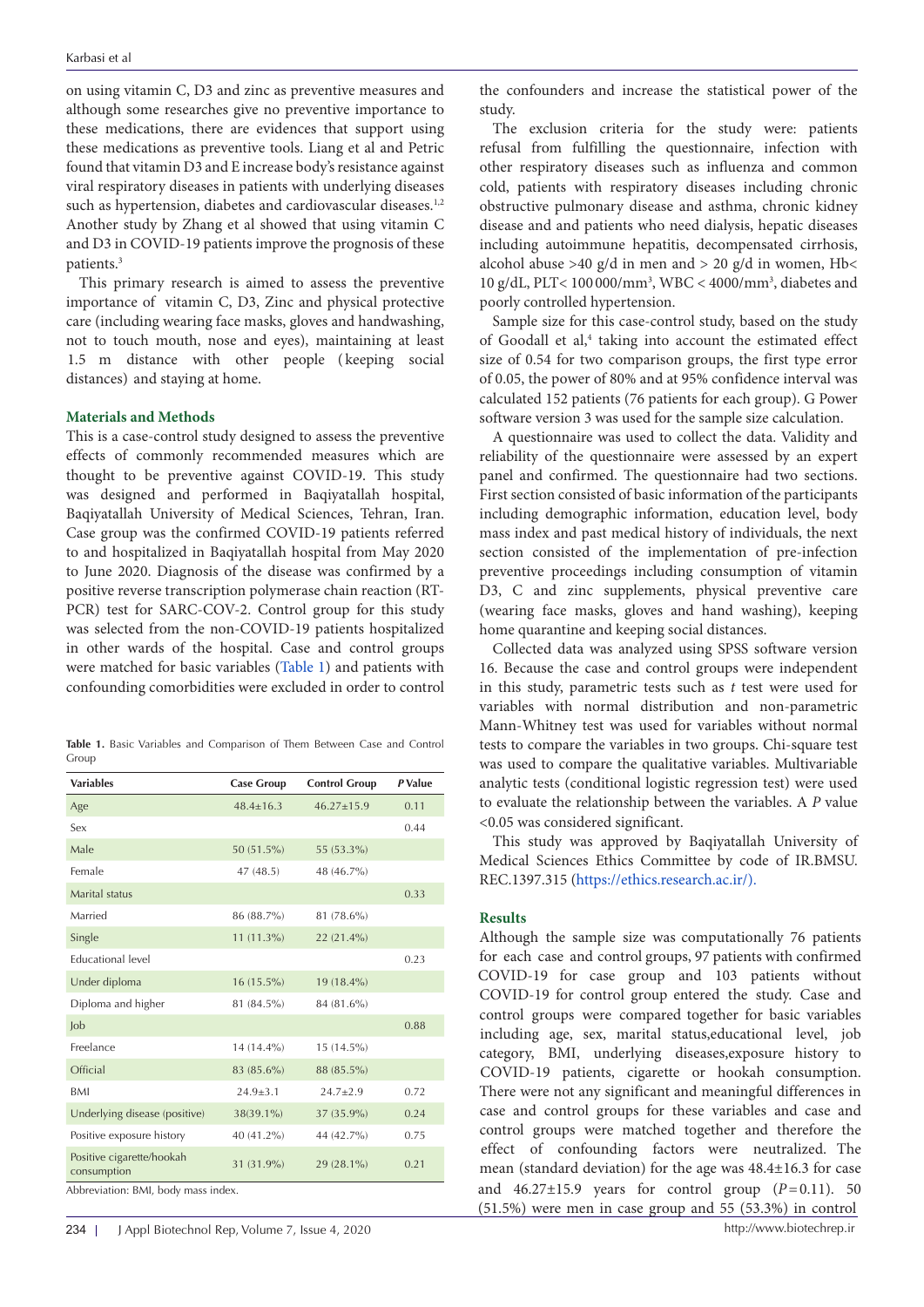group  $(P=0.44)$ . complete comparison of basic variables between case and control group has been sh[own in](#page-1-0) Table 1.

In the next step, the variables which were believed to be effective in the prevention of COVID-19 according to the literature including consumption of vitamin C, D3 and zinc supplements, physical preventive care (including wearing face masks, gloves or handwash), keeping home quarantine and keeping social distance were compared in case and control group. To compare the vitamin C, D3 and zinc consumption between COVID-19 and non-COVID-19 patients, first we defined the consumption of these nutrients. Patients consuming these nutrients in any manner including regular or irregular, orally or by injection were defined as consumer. Patients who did not have any consumption of these nutrients were defined as non-consumer. There was a significant difference in vitamin C, D3 and zinc consumption between COVID-19 (case) and non-COVID-19 (control) groups. Control group had higher consumption of these nutrients than case group (66 (64%) vs 41 (42.2%), OR=0.62,  $P = 0.001$  for vitamin D3, 69 (66.9%) vs 48 (49%), OR=0.73,  $P = 0.012$  for vitamin C and 31 (30%) vs 14 (14.4%), OR=0.45,  $P = 0.021$  for zinc consumption). Physical protective care (including wearing face masks, gloves or handwashing) was significantly higher in non-COVID-19 patients, so that they used more face masks, gloves or did more hand washing (77 (79.3%) vs 96 (93.2%), OR=0.82, 95% CI=0.71-0.93). Keeping home quarantine was significantly higher in patients without COVID-19 and these patients were more bound to stay at home (26 (27.8%) vs 64 (62.1%), OR=0.4, 95% CI=0.21-0.59). Keeping social distance was also significantly more prevalent in patients without COVID-19. These patients were more likely to keep the social distance.  $(27 (27.8%)$  vs  $65 (63.1%).$ OR=0.41, 95% CI=0.19-0.63). Full comparisons [of th](#page-2-0)e [va](#page-2-0)riables has been shown in Table 2. The entire res[ults of th](#page-2-1)is study are summarized in Figure 1.

## **Discussion**

In this case-control study, we found that patients without COVID-19 had significantly higher vitamin C, D and zinc supplements consumption and these nutrients had a protective role against COVID-19.

In the literature review, most of the papers have focused on the role of vitamin C in the treatment of COVID-19 and there are a few studies concerning the role of vitamin D3 in the prevention of COVID-19. In a meta-analysis of 29 randomized controlled trials with 11 306 participants regular

<span id="page-2-1"></span>

**Figure 1.** An overview of the results obtained in the present study.

vitamin C intake did not prevent upper respiratory tract infection (URTI).<sup>5</sup> But the same meta-analysis found that vitamin C alleviated and shortened the period of URTIs. The duration of disease was decreased by 8% in adults and by 14% in children.5 High dose vitamin C had been used in the treatment of 50 moderate to severe COVID-19 patients. The oxygenation index was improved and all the patients eventually cured and were discharged.<sup>6</sup>

In a study by Ilie et al, there was a negative correlation between mean levels of vitamin D in each European country and the number of COVID-19 cases and its mortality per one million population.7 There is some evidence which shows that vitamin D3 deficiency may increase the risk of developing COVID-19 and vitamin D3 supplementation could decrease the risk of COVID-19 infection and mortality.<sup>8,9</sup>

Zinc deficiency is associated with H1N1 influenza through decreasing the cell mediated immunity against viruses.<sup>10</sup> Low zinc level is associated with increased risk of infection with SARS-COV-2.11 In a systematic review and meta-analysis consisted of 43 studies, zinc and selenium had favorable effects on immune system in viral respiratory infections.<sup>12</sup>

In this study, we found that physical preventive care (including wearing face masks, gloves and handwashing), keeping home quarantine and keeping social distances have a protective role against COVID-19. These measures are advised in other papers too.<sup>13,14</sup>

Keeping home quarantine and keeping social distances

<span id="page-2-0"></span>**Table 2.** Comparison of the Variables Between Case and Control Groups

| <b>Variables</b>                                                    | Case Group $(\% )$ | Control Group (%) | OR   | 95% CI        | P Value |
|---------------------------------------------------------------------|--------------------|-------------------|------|---------------|---------|
| Vitamin D3 consumption                                              | 41 $(42.2\%)$      | $66(64\%)$        | 0.62 | $0.31 - 0.93$ | 0.001   |
| Vitamin C consumption                                               | 48 (49%)           | $69(66.9\%)$      | 0.73 | $0.65 - 0.84$ | 0.012   |
| Zinc supplement<br>Consumption                                      | $14(14.4\%)$       | $31(30\%)$        | 0.45 | $0.19 - 0.73$ | 0.021   |
| Physical preventive care (wearing face masks, gloves, hand washing) | 77 (79.3%)         | $96(93.2\%)$      | 0.82 | $0.71 - 0.93$ | 0.026   |
| Keeping home quarantine                                             | $26(26.8\%)$       | $64(62.1\%)$      | 0.4  | $0.21 - 0.59$ | 0.001   |
| Keeping social distance                                             | $27(27.8\%)$       | $65(63.1\%)$      | 0.41 | $0.19 - 0.63$ | 0.001   |